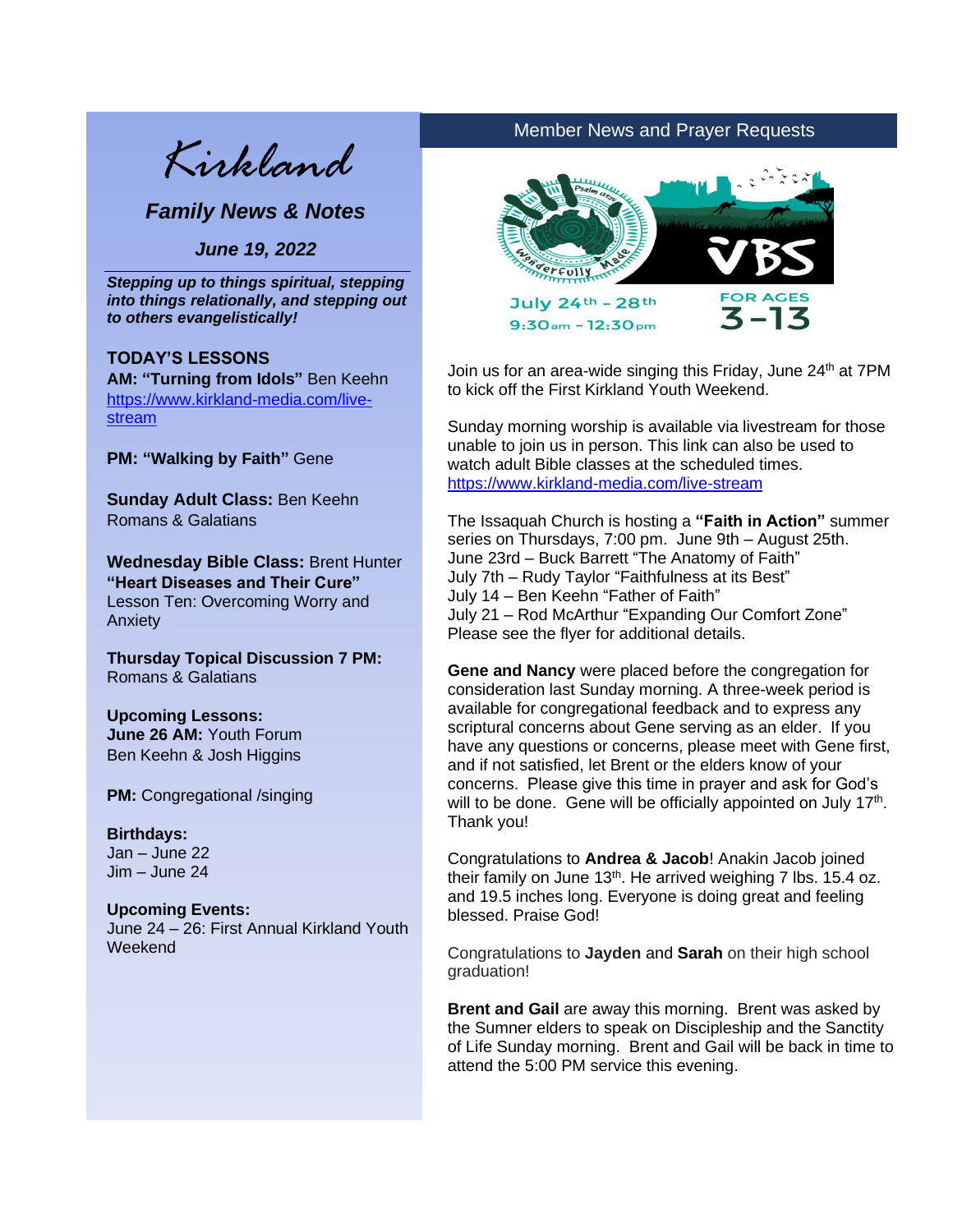We welcome back **Ferry and Manuel**, a young couple from Mexico who were baptized into Christ at Kirkland about nine months ago. Brent performed their marriage ceremony while they were here last year. They are visiting the US again in hopes of getting their permanent immigration papers in place, as they desire to do things legally. They plan to be here until July 3<sup>rd</sup>. Please reach out to this fine couple and encourage them in the faith!

#### **Prayer Requests:**

**Dylan** is recovering from Covid.

**Charlie,** a classmate, friend, and evangelist who preached for us last Sunday night, has not been able to drive back home due to severe back pain, an infection in his foot which has required hospitalization, and out of control blood sugar. Charlie is at Evergreen hospital and expected to be there for several more days. He will also need to remain close to the area for observation and will stay with Brent and Gail.

**Glen** (a relative of Clinton's family) was recently diagnosed with prostate cancer. He flew to Mexico to begin treatment. Glen, and the entire family, would appreciate prayers for complete healing, peace, and comfort while he is away from his family.

**Alex** was released from the hospital after his traffic accident, but had to be readmitted in order to have his different medications balanced and working properly. He is in good spirits and appreciates everyone's prayers.

**Todd and Sheryl** have been sick with respiratory ailments and a bad cough.

**Sandra and Bill** visited our Wednesday night class recently and requested prayers for Sandra's sister, MaryAnn, to find a place to live and for emotional healing.

**Jeanie** fell and hurt her back and is unable to get out much. She has an appointment scheduled with a physical therapist. Hopefully, she will be able to join her family in Hawaii for a vacation.

**Zuri (16) and Jr (13)** rode their bikes to worship with us on 5/22 and requested prayers for their parents who are in California. Zuri and Jr are currently living with their older sister in Kirkland. Zuri was at services this past Sunday and is very interested in spiritual things. They are going through severe trials and need support and prayers.

#### **Continuing Prayer Needs:**

**Karen –** leukemia

**Eli –** rehab for spinal injuries.

**Hannah** --treatment facility in Colorado. Doing much better and expected to return home soon.

**Joe -** vagus nerve stimulator will continue to control seizures.

**Gary** - prostate cancer.

**Clive -** (father of Sheryl Nielsen) health struggles. Please pray for full recovery, comfort, and rest. Clive wants to thank us for the prayers and is much improved!

**Michell** - working in eastern WA and is away from her family and the church. Please pray for God's guidance as she searches for another job.

**Pat** – chronic migraines, rheumatoid arthritis, severe amount of pain.

**Judy** – Riverside East Assisted Living Facility in Bothell (next to Bothell Senior Center). Judy can receive visitors. Please call before visitation due to possible Covid-19 restrictions.

#### **Lalaneya**– SIBO and treatment.

**Sina (**Alphie's mom) – kidney failure, on the kidney transplant list. She is not doing well. Cards are appreciated. The family is thankful for the continued prayers.

**Deanna –** continues to search for answers for post-acute Covid syndrome and the after-effects of a past concussion. Deanna thanks everyone for their prayers and concern.

**Liz** – chronic pain. Continues to search for help from pain specialists. Liz is not only taking care of Deanna (her daughter), but also her ex-husband who relies on Liz to assist him during cancer treatment.